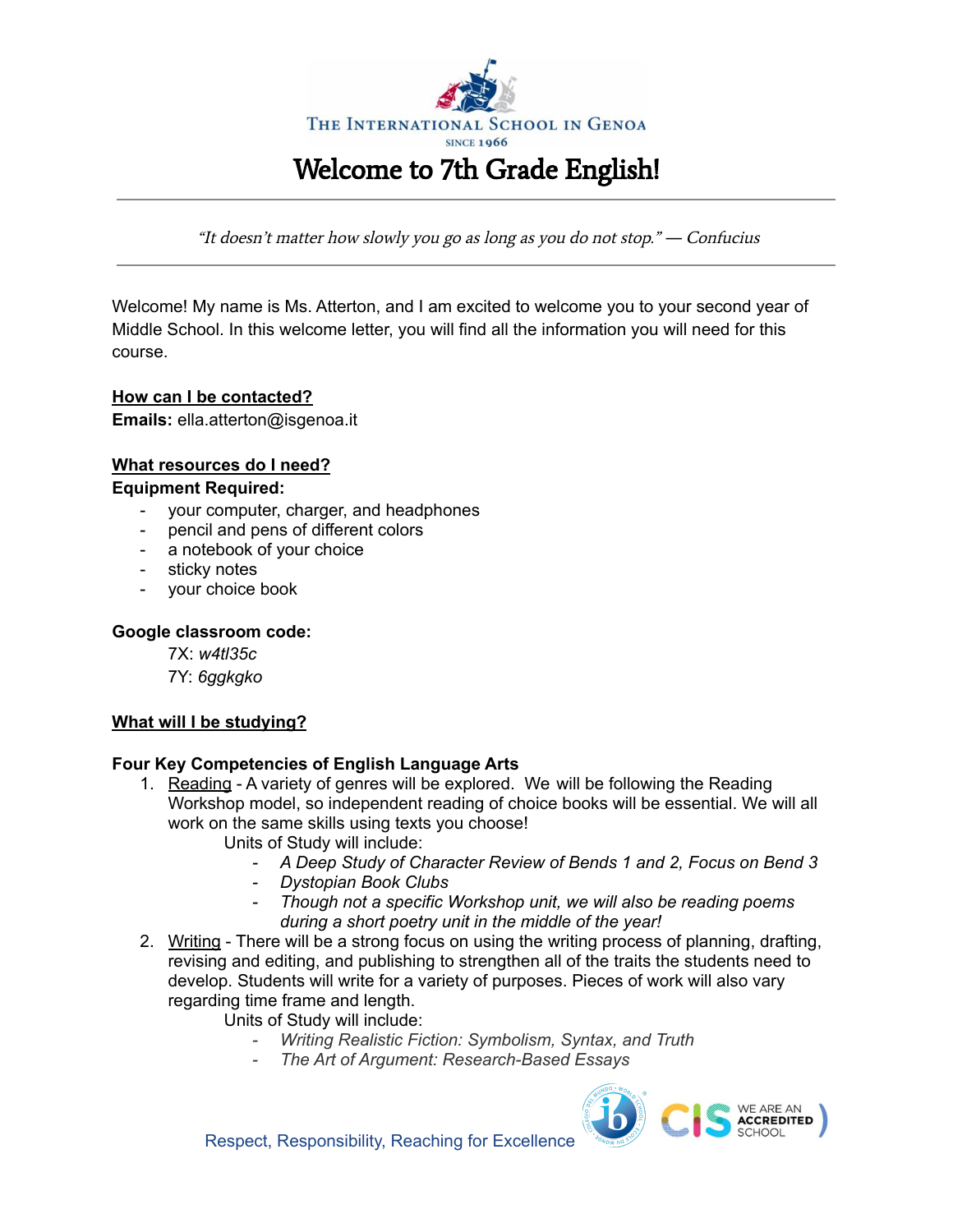

#### *- Poetry writing!*

- 3. Speaking and Listening There will be a focus on comprehension and collaboration, as well as presentation of the students' ideas.
- 4. Language Emphasis will be placed on the conventions of standard English grammar and usage, capitalization, punctuation, and spelling when writing or speaking. Time will also be spent improving and expanding students' vocabulary including understanding of figurative language, word relationships, and tones in word meanings.

#### **How will I be assessed?**

Students will be assessed inline with the ISG Assessment Policy. Students will be assessed by using both formative and summative assessments. Formative assessments will take place during every lesson and summative assessments at the end of a unit. This could be in the form of a presentation, poster, essay, traditional exam or other method of assessment. Students will be assessed using the IB MYP assessment rubrics and receive feedback within 2 weeks of submitting the assessment. Assessments will be announced at least one week in advance.

#### **Homework expectations:**

Homework is assigned to support learning in the classroom. For English, much of the homework will be reading your novel and writing a response in the form of post-it notes or notebook pages that we will work on throughout the year. Homework will be assigned each time we meet; you should plan for 20 to 30 minutes of reading five times a week.

All assignments and homework will be posted on Google Classroom. Any materials you need will be posted on Google Classroom.

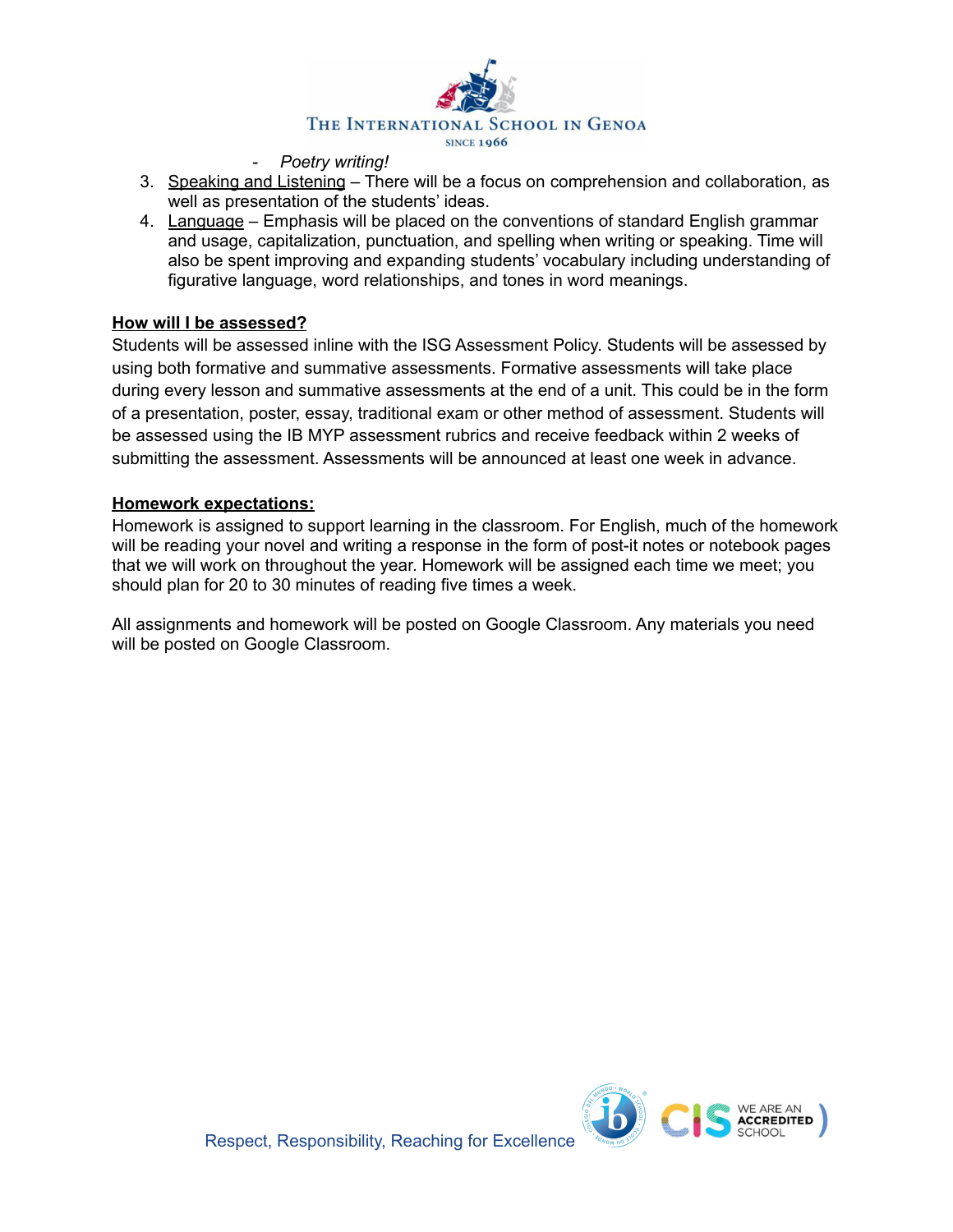

Welcome to Grade *7 German*. In this welcome letter, you will find all the information you will need for this course.

**Teachers:** *Christoph Schäfer*

#### **How can I contact my teachers? Emails:** *christoph.schaeferi@isgenoa.it* **Office:**

## **What resources do I need?**

**Equipment Required:** *An A4 lined notebook, a complete pencil case (pen, pencils, coloured pencils, eraser, sharpener, scissors and glue), a laptop.* **Course Textbook: Beste Freunde A1.2 Kursbuch + Arbeitsbuch and Beste Freunde A2.1 Kursbuch + Arbeitsbuch Google classroom code:** *2plyqrf*

#### **How will I be assessed?**

**Assessment:** Students will be assessed inline with the ISG Assessment Policy. Students will be assessed by using both formative and summative assessments. Formative assessments will take place during every lesson and summative assessments at the end of a unit. This could be in the form of a presentation, poster, essay, traditional exam or other method of assessment. Students will be assessed using the IB MYP assessment rubrics and receive feedback within 2 weeks of submitting the assessment. Assessments will be announced at least one week in advance.

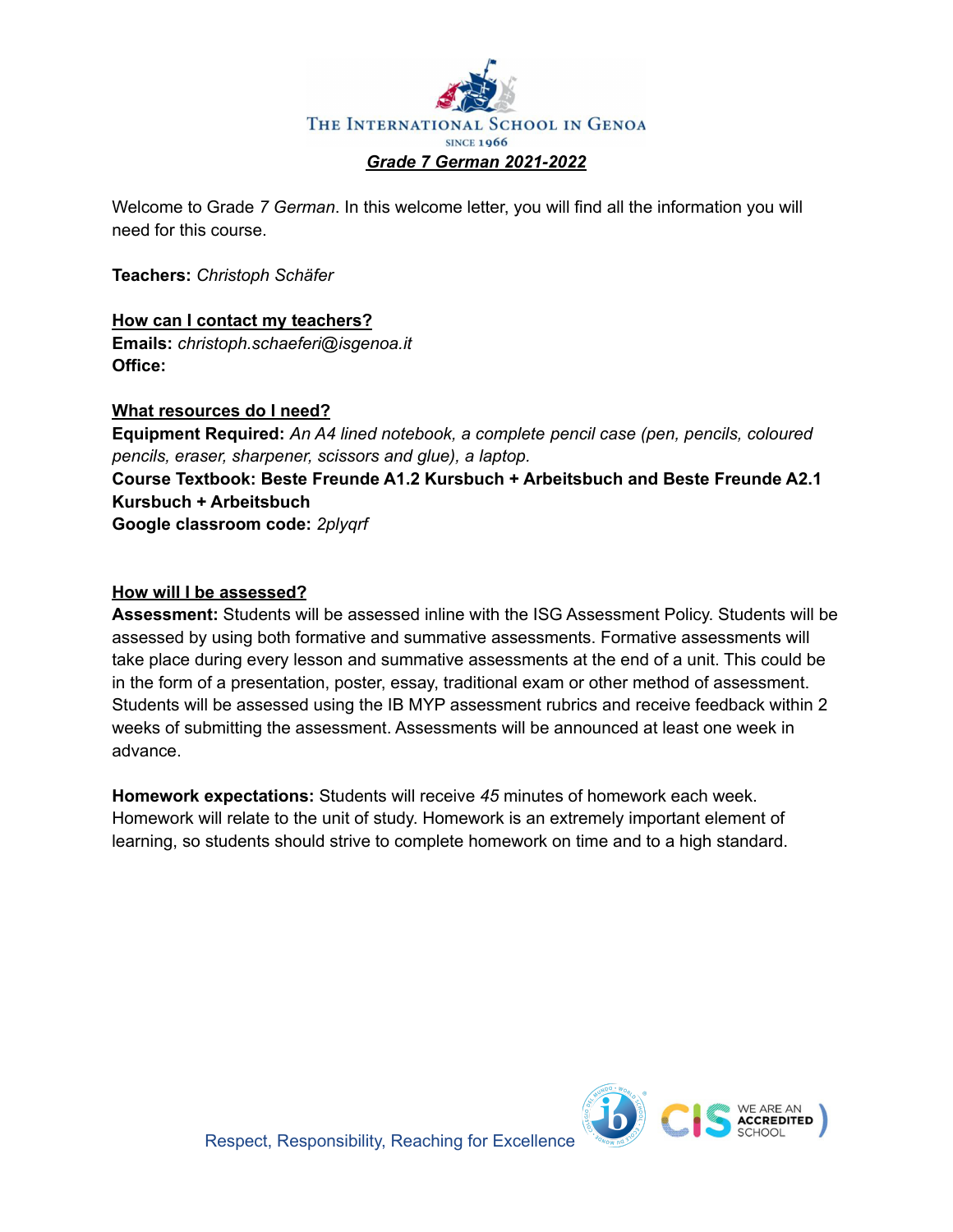

Welcome to 7th Grade Italian A. In this welcome letter, you will find all the information you will need for this course.

#### **Teachers: Chiara Borselli, Laura Rossi**

#### **How can I contact my teachers?**

**Emails: [chiara.borselli@isgenoa.it,](mailto:chiara.borselli@isgenoa.it) [laura.rossi@isgenoa.it](mailto:laura.rossi@isgenoa.it) Office: 317**

#### **What resources do I need?**

**Equipment Required:** *Un quaderno A4 a righe Penne, matite, colori, evidenziatori, colla, forbici* **Course Textbook:** *R. Zordan Autori lettori 2 Fabbri editori R. Zordan Datti un'altra regola Italo Calvino Il visconte dimezzato Judith Kerr Quando Hitler rubò il coniglio rosa Sansoni per la scuola*

**Google classroom code: 7Y**: sl5on7p - **7X**: ucbmiam

#### **What will I be studying?**

Il programma di Italiano della seconda media segue principalmente quanto stabilito dai programmi ministeriali della scuola statale italiana. Gli apprendimenti linguistici vanno perciò riferiti alle abilità di base (ascoltare, parlare, leggere, scrivere), alle varie funzioni e usi del linguaggio (informare, persuadere, raccontare, esprimere sentimenti, interrogare, argomentare, eccetera). A tal fine si promuoverà la lettura di opere letterarie di prosa e di poesia, di autori italiani, contemporanei e non, lo studio di vari generi letterari e lo studio della grammatica, in particolare dell'analisi logica, come strumento fondamentale per una comunicazione efficace e come riflessione sui caratteri fondamentali della lingua e delle realtà dei suoi usi.

#### **Topics**

#### **Primo semestre:**

Caratteristiche del testo narrativo (mistero, horror, comico e umoristico, giallo) Il diario La lettera La biografia L'autobiografia **Secondo semestre:** Generi e metodi della narrazione Il testo poetico



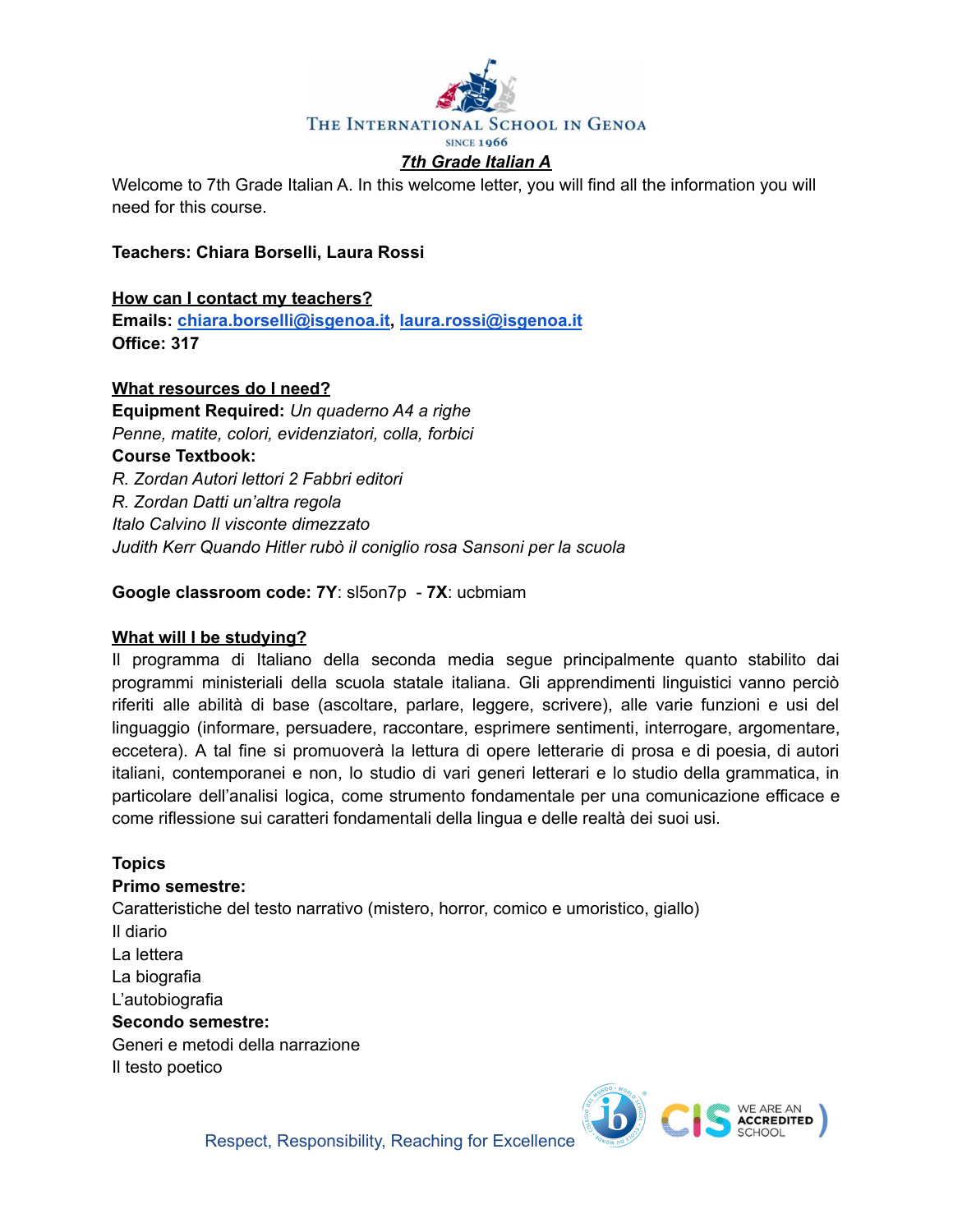

Dante e la Divina Commedia la novella e Boccaccio

#### **How will I be assessed?**

**Assessment:** Students will be assessed inline with the ISG Assessment Policy. Students will be assessed by using both formative and summative assessments. Formative assessments will take place during every lesson and summative assessments at the end of a unit. This could be in the form of a presentation, poster, essay, traditional exam or other method of assessment. Students will be assessed using the IB MYP/DP assessment rubrics and receive feedback within 2 weeks of submitting the assessment. Assessments will be announced at least one week in advance.

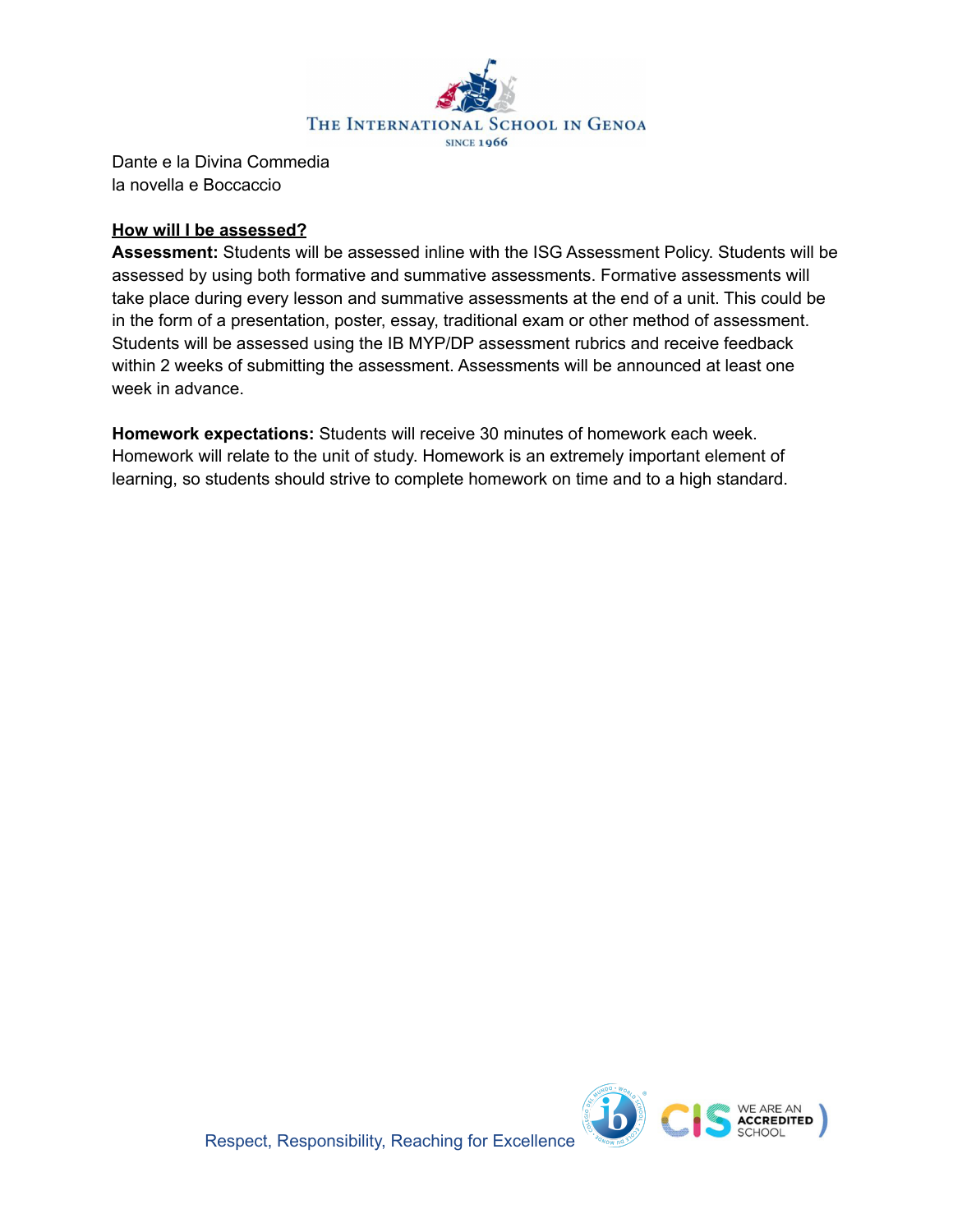

Welcome to *7th grade music* In this welcome letter, you will find all the information you will need for this course.

**Teachers: Silvia [Manfredi](mailto:silvia.manfredi@isgenoa.it) How can I contact my teachers? Emails: silvia.manfredi@isgenoa.it Office:**

#### **What resources do I need?**

**Equipment Required:** *pencil eraser, folder with plastic sleeves (portalistini), your instrument on rehearsal days.* **Course Textbook:** *Essentials of Music Theory and handouts and online resources given by the teacher.*

**Google classroom code:yrqhr7n**

#### **What will I be studying?**

*How to read and play music.* Music in the Middle Ages – Development of Notation - Sacred and Secular. From Monophony to Polyphony .

#### **How will I be assessed?**

**Assessment:** Students will be assessed inline with the ISG Assessment Policy. Students will be assessed by using both formative and summative assessments. Formative assessments will take place during every lesson and summative assessments at the end of a unit. This could be in the form of a presentation, poster, essay, traditional exam or other method of assessment. Assessments will be announced at least one week in advance.

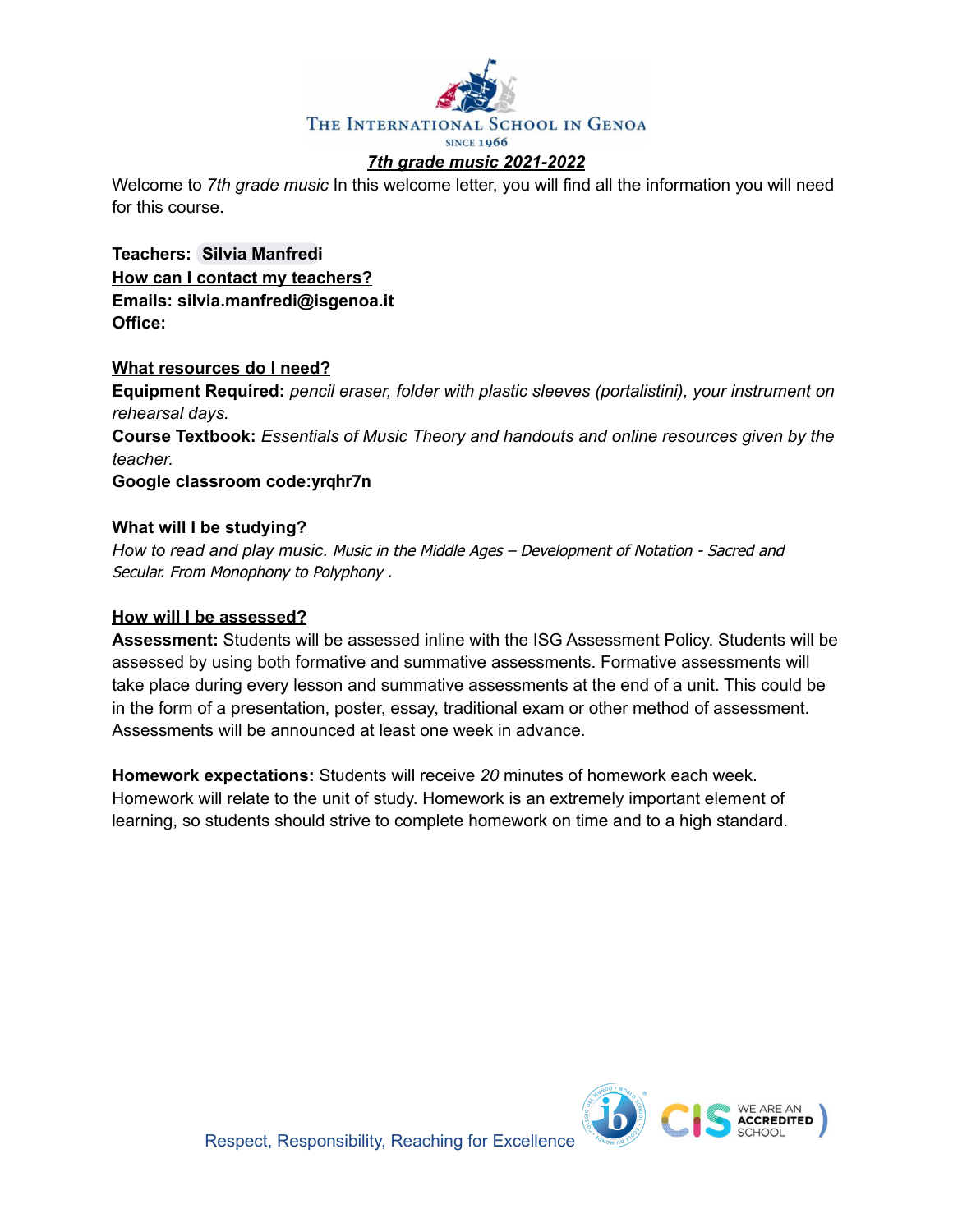

# **7 th Grade Physical Education Course Overview and Policies**

# **Welcome letter / Course Overview:**

Throughout the forthcoming academic year, there will be continued adaptations to the Physical Education curriculum to comply with Covid-19 guidelines. Student safety is always the priority as is the aim to make learning in PE as stimulating and as enjoyable as possible. The acquisition and improvement of skills across a diverse array of activities will still be a central aim of PE.

# **Topics**:

Students will be involved and encouraged to develop in activities grouped in the following six major categories:

- Rugby, Basketball
- 
- Orienteering
- 
- 
- Striking & Fielding games e.g. Softball, Cricket
- Invasion games e.g. Football, Unihockey, Handball, Touch
- Creative movement e.g. Dance, Gymnastics, aerobics, yoga
- Health Related Fitness e.g. Distance running, Circuit training,
- Net Games e.g. Volleyball, Badminton, Table Tennis
- Track and field athletics e.g. Running, Jumping and throwing events
	-

# **Assessment:**

Learning will be assessed using the following PE criteria:

- Knowing and understanding
- Planning for performance
- Applying and performing
- Reflecting and improving performance

# **Equipment/Resources required for PE lessons:**

- ISG PHE team T-shirt (white or grey)
- Shorts / leggings / Tracksuit bottoms (Sweatshirt or waterproof rain jacket if wet)
- Indoor trainers for the gym (appropriate sports shoes)
- Water bottle

Lucy Deas - [lucy.deas@isgenoa.i](mailto:lucy.deas@isgenoa.it)t Paul Adcock - [paul.adcock@isgenoa.it](mailto:paul.adcock@isgenoa.it)

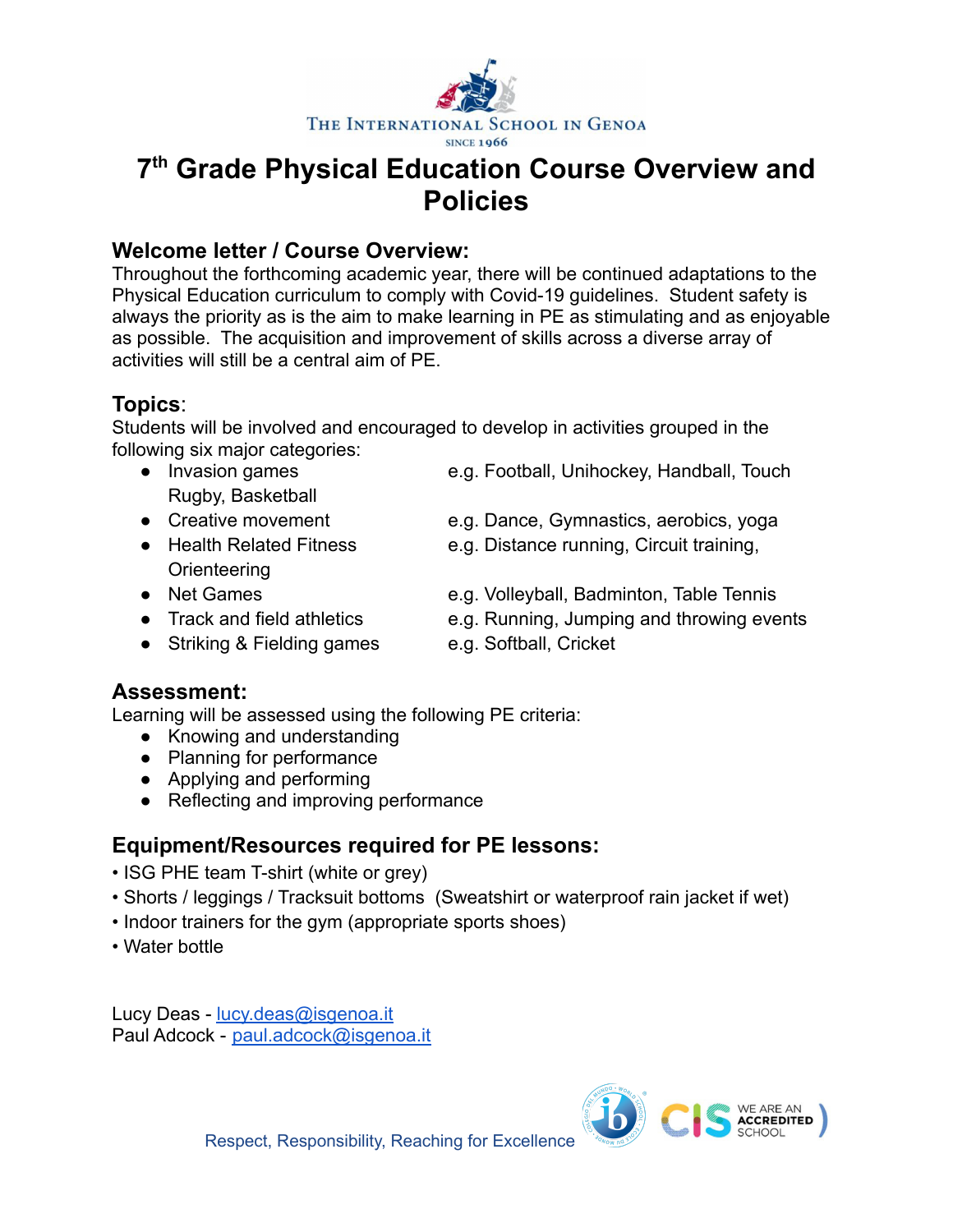

#### *7th Grade Storia e Geografia*

Welcome to 7th Grade Storia e Geografia. In this welcome letter, you will find all the information you will need for this course.

**Teachers: Chiara Borselli How can I contact my teachers? Emails:** chiara.borselli@isgenoa.it **Office: 317**

**What resources do I need? Equipment Required:** computer, penne, matite, colori, evidenziatori, colla, forbici

**Course Textbook:** Barbara Biaggio *La parola alla Storia 3* Fabbri ed. S. Mantovani, I. Sacchetti *Geo natura 3* Fabbri Ed. **Google classroom code: Grade 7X**: yyyxdhz **Grade 7Y***:* 4kqfljo

#### **What will I be studying?**

Il corso di Storia e Geografia di seconda media, basandosi principalmente su quanto stabilito dai programmi ministeriali della scuola statale italiana, ed essendo un corso in preparazione dell'esame di terza media, intende trasmettere e sviluppare le conoscenze fondamentali che aiutino lo studente a collocare efficacemente sé stesso e la realtà che lo circonda, secondo corrette direttrici spazio-temporali. In particolare il corso di Storia si concentra sullo studio del periodo compreso tra la Seconda Rivoluzione Industriale e la Prima Guerra Mondiale e quello di Geografia allo studio delle caratteristiche del pianeta Terra.

Si sottolinea che i temi trattati durante l'anno scolastico sono programma di Terza Media e fanno parte del programma di esame.

Primo semestre Storia: Un'età di trasformazioni e contraddizioni (Seconda rivoluzione industriale, la Belle époque, l'Imperialismo) Alla vigilia della Grande guerra

Secondo semestre Geografia: I grandi temi globali La Terra La geografia fisica Gli ambienti naturali

#### **How will I be assessed?**

**Assessment:** Students will be assessed inline with the ISG Assessment Policy. Students will be assessed by using both formative and summative assessments. Formative assessments will take place during every lesson and summative assessments at the end of a unit. This could be

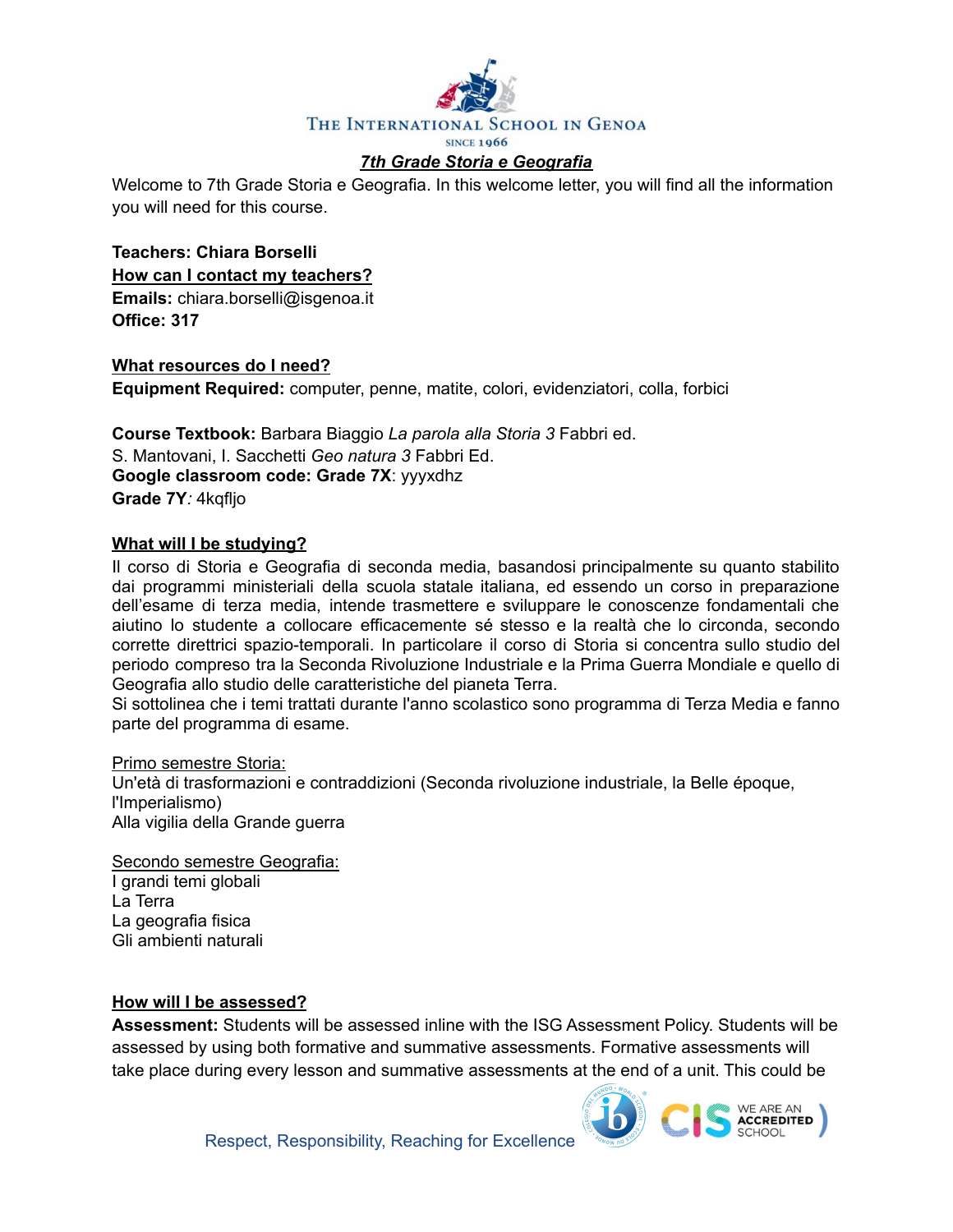

in the form of a presentation, poster, essay, traditional exam or other method of assessment. Students will be assessed using the IB MYP/DP assessment rubrics and receive feedback within 2 weeks of submitting the assessment. Assessments will be announced at least one week in advance.

**Homework expectations:** Students will receive 20 minutes of homework each week. Homework will relate to the unit of study. Homework is an extremely important element of learning, so students should strive to complete homework on time and to a high standard.



Respect, Responsibility, Reaching for Excellence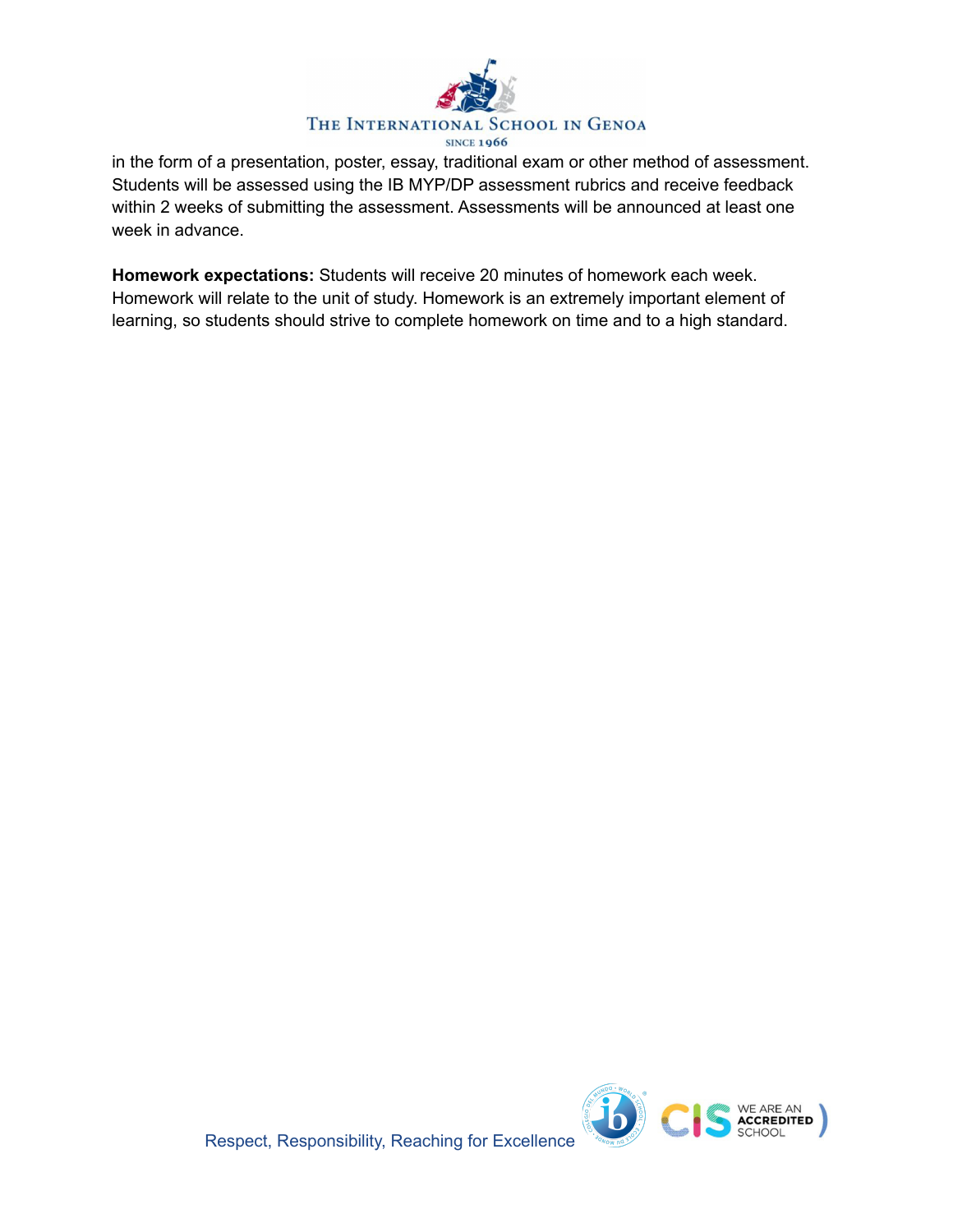

Welcome to Grade *7 Visual Arts*. In this welcome letter, you will find all the information you will need for this course.

**Teachers:** *Massimo Palazzi*

**How can I contact my teachers? Emails:** *massimo.palazzi@isgenoa.it* **Office:** *213*

**What resources do I need? Equipment Required:** *2B pencil, eraser, sharpener, A4 sketchbook and folder.* **Course Textbook: Google classroom code:** *yqvq3gw*

#### **What will I be studying?**

*7th grade Visual Arts students will investigate different topics related to the imitational representation of the world. The expressive potential of visual language will be explored through a range of different activities related to the analysis of artworks from different times and places. Units of study include: Basic elements of imitational drawing, Central and aerial perspective, Chiaroscuro, Form and illusory space, A matter of style: Classical vs Baroque.*

#### **How will I be assessed?**

**Assessment:** Students will be assessed inline with the ISG Assessment Policy. Students will be assessed by using both formative and summative assessments. Formative assessments will take place during every lesson and summative assessments at the end of a unit. This could be in the form of a studio work, a presentation, an essay or other method of assessment. Students will be assessed using *some given* rubrics and receive feedback within 2 weeks of submitting the assessment. Assessments will be announced at least one week in advance.

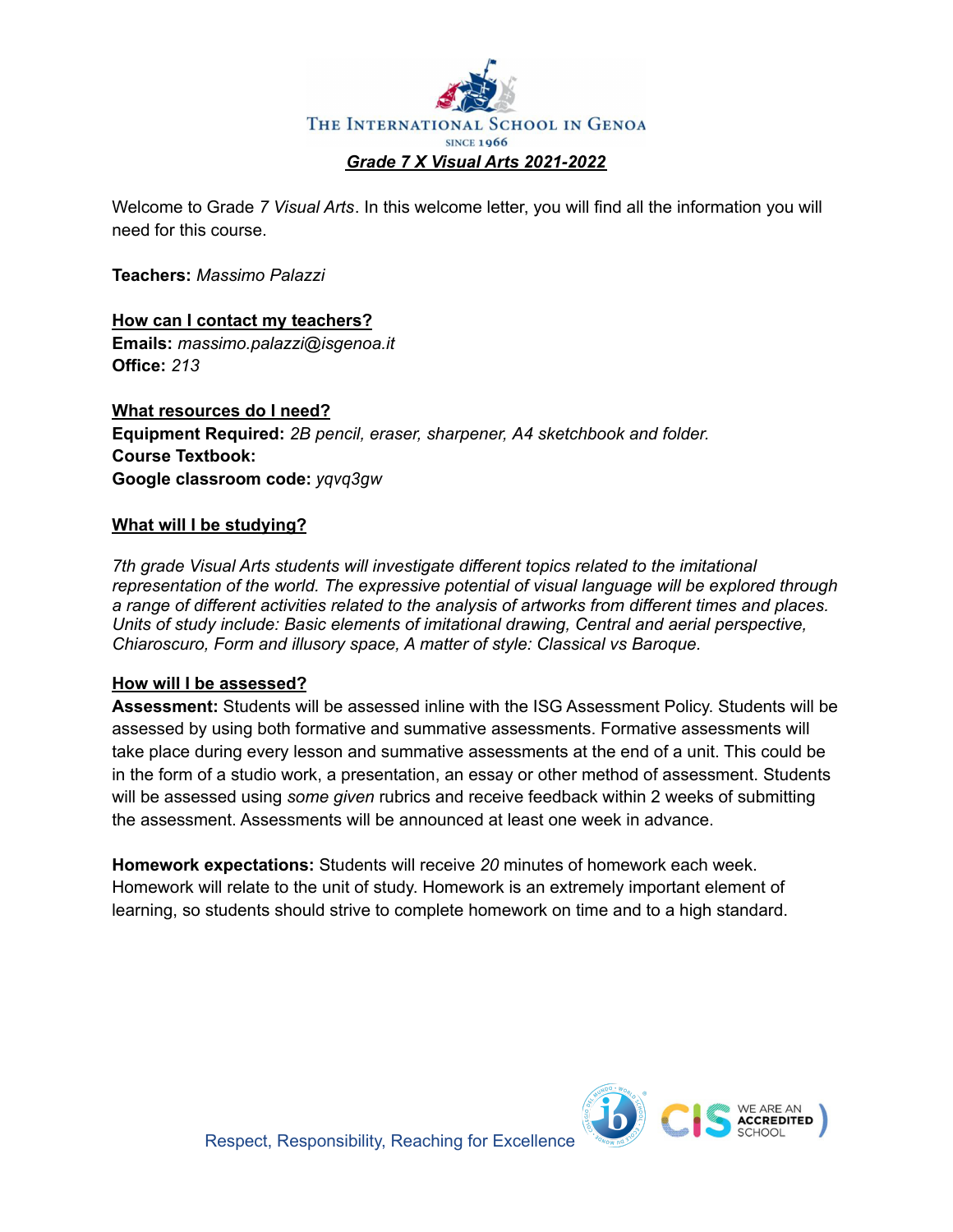

Welcome to Grade *7 Visual Arts*. In this welcome letter, you will find all the information you will need for this course.

**Teachers:** *Massimo Palazzi*

**How can I contact my teachers? Emails:** *massimo.palazzi@isgenoa.it* **Office:** *213*

**What resources do I need? Equipment Required:** *2B pencil, eraser, sharpener, A4 sketchbook and folder.* **Course Textbook: Google classroom code:** *uv6pbsr*

#### **What will I be studying?**

*7th grade Visual Arts students will investigate different topics related to the imitational representation of the world. The expressive potential of visual language will be explored through a range of different activities related to the analysis of artworks from different times and places. Units of study include: Basic elements of imitational drawing, Central and aerial perspective, Chiaroscuro, Form and illusory space, A matter of style: Classical vs Baroque.*

#### **How will I be assessed?**

**Assessment:** Students will be assessed inline with the ISG Assessment Policy. Students will be assessed by using both formative and summative assessments. Formative assessments will take place during every lesson and summative assessments at the end of a unit. This could be in the form of a studio work, a presentation, an essay or other method of assessment. Students will be assessed using *some given* rubrics and receive feedback within 2 weeks of submitting the assessment. Assessments will be announced at least one week in advance.

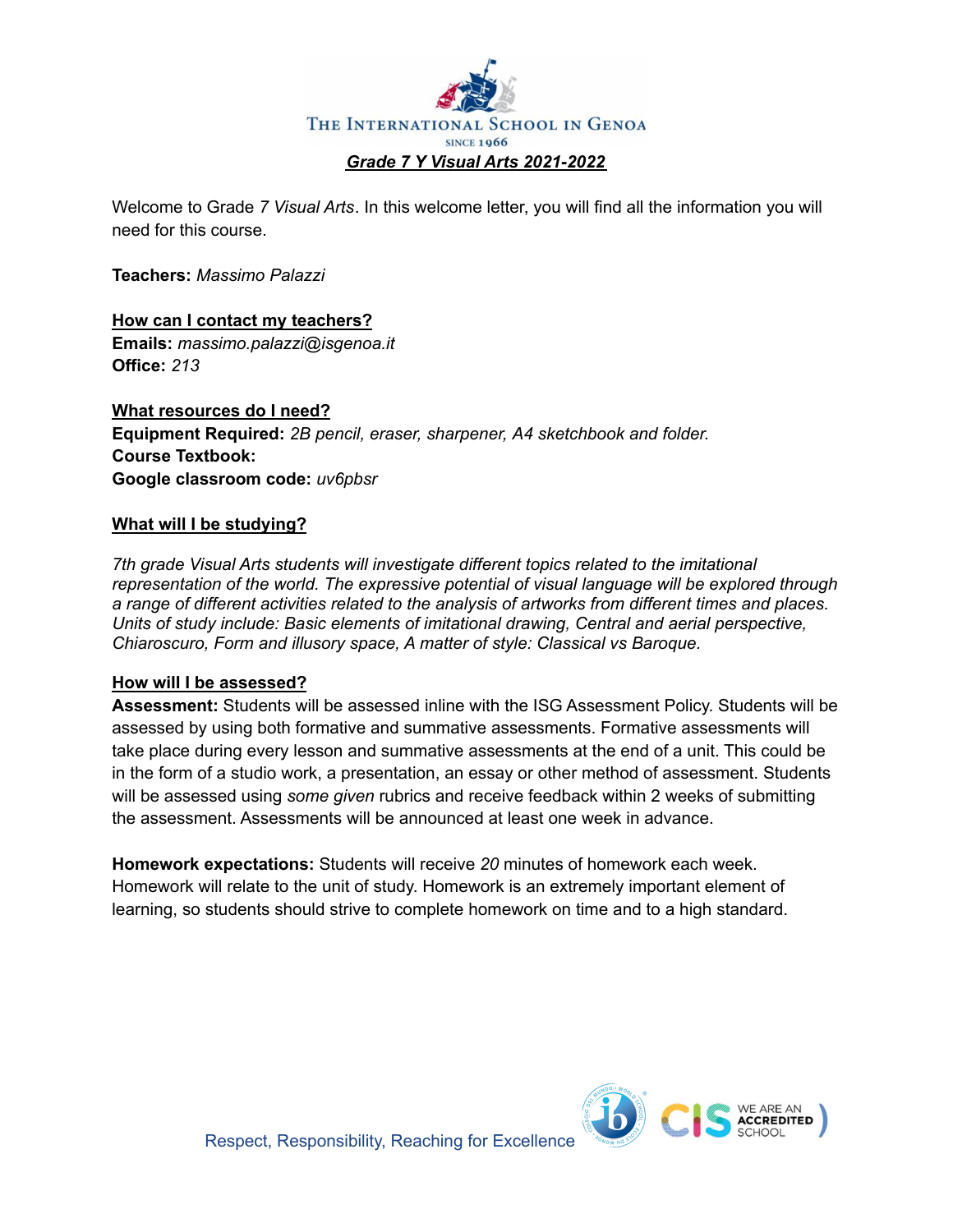

Welcome to *Grade 7 Individuals and Societies*. In this welcome letter, you will find all the information you will need for this course.

**Teachers:** *Pamela Cassol* **How can I contact my teachers? Emails:** *pamela.cassol@isgenoa.it* **Office:** *317*

#### **What resources do I need?**

**Equipment Required:** *A4 notebook, A4 portalistini or binder, writing utensils.* **Course Textbook:** *History Alive! The Medieval World and Beyond - TCI online course.* **Google classroom code: 7X** *pgkvthe 7Y w3kd5vo*

#### **What will I be studying?**

*The Middle Ages in Europe, Islam, Japan during Medieval Times, The Renaissance, The Scientific Revolution and the Age of Exploration.*

#### **How will I be assessed?**

**Assessment:** Students will be assessed inline with the ISG Assessment Policy. Students will be assessed by using both formative and summative assessments. Formative assessments will take place during every lesson and summative assessments at the end of a unit. This could be in the form of a presentation, poster, essay, traditional exam or other method of assessment. Students will be assessed using the IB MYP assessment rubrics and receive feedback within 2 weeks of submitting the assessment. Assessments will be announced at least one week in advance.

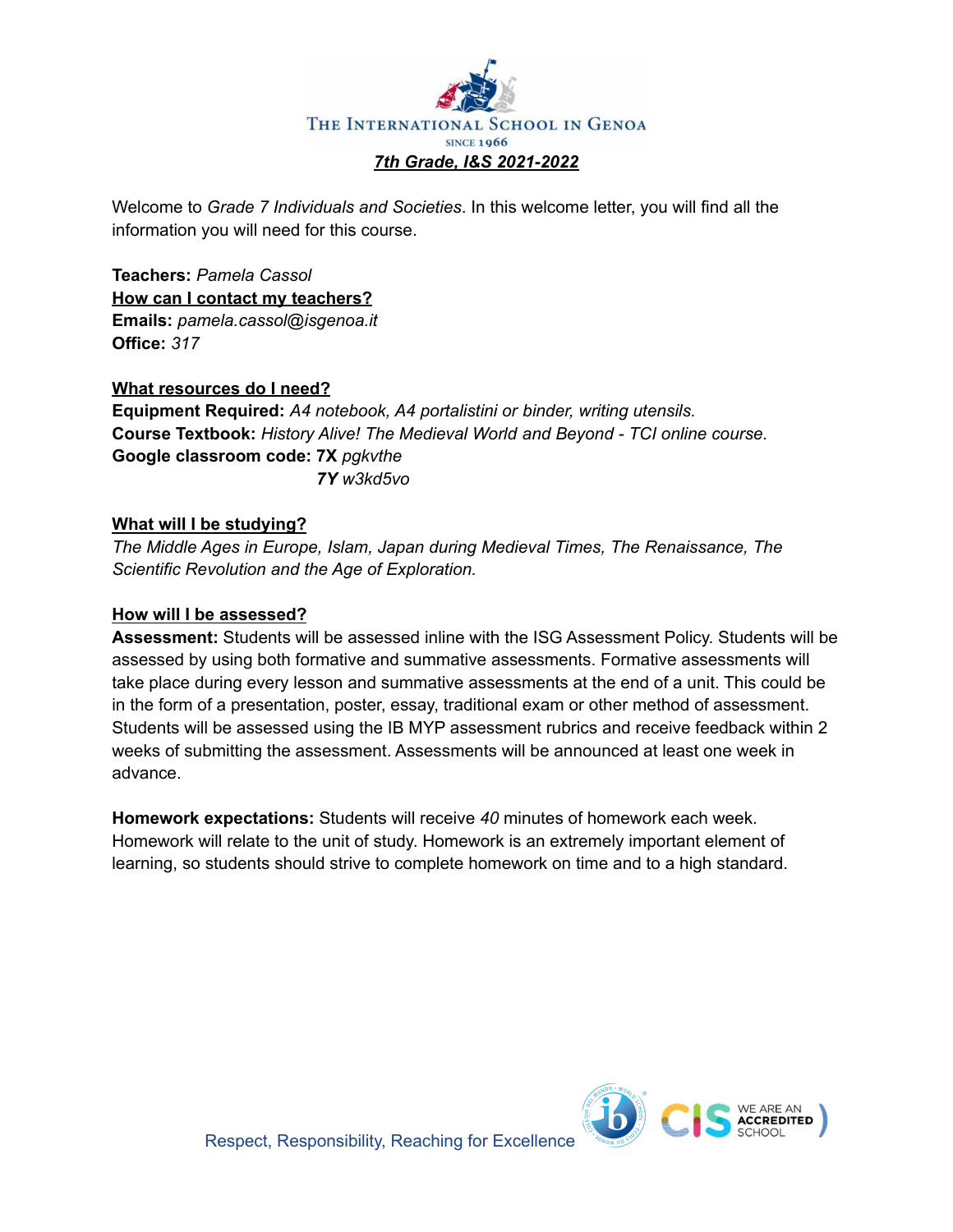

Welcome to Grade *7 Mandarin*. In this welcome letter, you will find all the information you will need for this course.

**Teachers:** *Ying Zhou*

## **How can I contact my teachers?**

**Emails:** *ying.zhou@isgenoa.it* **Office:** 206

## **What resources do I need?**

**Equipment Required**: *Pencil, pen, ruler, sharpener, eraser, notebook, fully charged laptop* Course Textbook: *Chinese made easy 1& 2*

## **Google classroom code: qwggei[s](https://meet.google.com/lookup/eze5ellhr4?authuser=0&hs=179)**

#### **What will I be studying?**

Units of study include: Unit 1 moving home, my room, my 3 meals a day. Unit 2 I will go to *Beijing in Autumn, I am ill, My pet.*

#### **How will I be assessed?**

**Assessment:** Students will be assessed inline with the ISG Assessment Policy. Students will be assessed by using both formative and summative assessments. Formative assessments will take place during every lesson and summative assessments at the end of a unit. This could be in the form of a presentation, poster, essay, traditional exam or other method of assessment. Students will be assessed using the IB MYP assessment rubrics and receive feedback within 2 weeks of submitting the assessment. Assessments will be announced at least one week in advance.

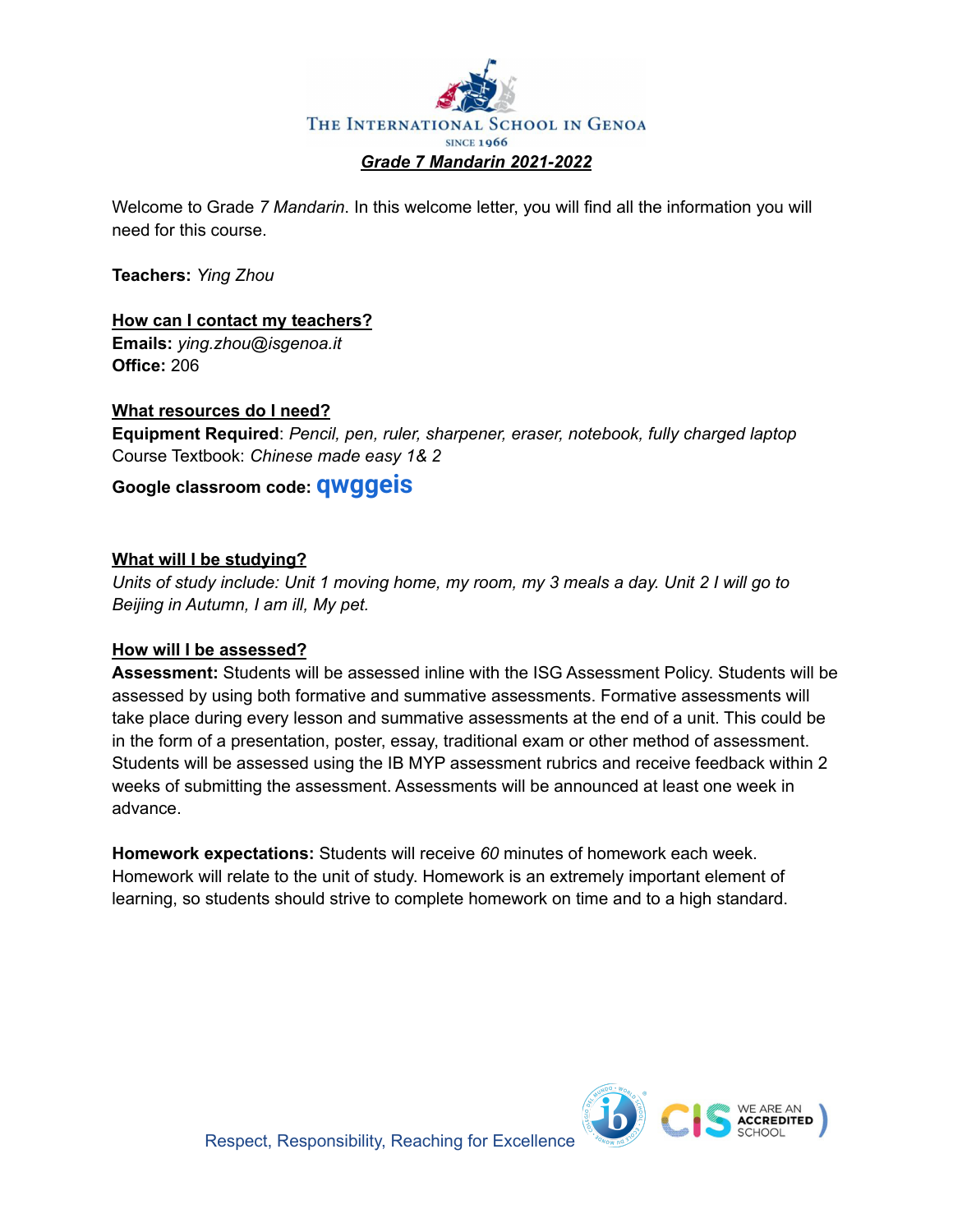

Welcome to Grade 7<sup>th</sup> Matematica. In this welcome letter, you will find all the information you will need for this course.

**Teachers:** *Margherita Basso*

**How can I contact my teachers? Emails:** *margherita.basso@isgenoa.it* **Office:** *208*

**What resources do I need? Equipment Required:** Quaderno a quadretti A4 **Course Textbook**: Libro di testo Tangram 2 **Google classroom code: o6un2dz**

#### **What will I be studying?**

*Durante il corso di matematica studieremo sia aritmetica che geometria. Per la parte di aritmetica affronteremo i numeri razionali, l'estrazione di radice con le relative espressioni. Affronteremo i rapporti e le proporzioni e lo studio di funzioni. Per geometria studieremo il teorema di Pitagora e lo studio delle aree delle figure piane.*

#### **How will I be assessed?**

**Assessment:** Gli studenti saranno valutati in linea con la politica di valutazione ISG. Gli studenti saranno valutati utilizzando votazioni formative e sommative. Le valutazioni formative si svolgeranno durante ogni lezione e le valutazioni sommative alla fine di un'unità. Questo potrebbe essere sotto forma di presentazione, poster, saggio, esame tradizionale o altro metodo di valutazione. Gli studenti verranno valutati utilizzando rubriche di valutazione e riceveranno un feedback entro 2 settimane dall'invio della valutazione. Le valutazioni verranno comunicate con almeno una settimana di anticipo.

**Homework expectations:** Gli studenti riceveranno 20 minuti di compiti a casa ogni settimana. I compiti a casa riguarderanno l'unità di studio. I compiti a casa sono un elemento estremamente importante dell'apprendimento, quindi gli studenti dovrebbero sforzarsi di completare i compiti rispettando le tempistiche.

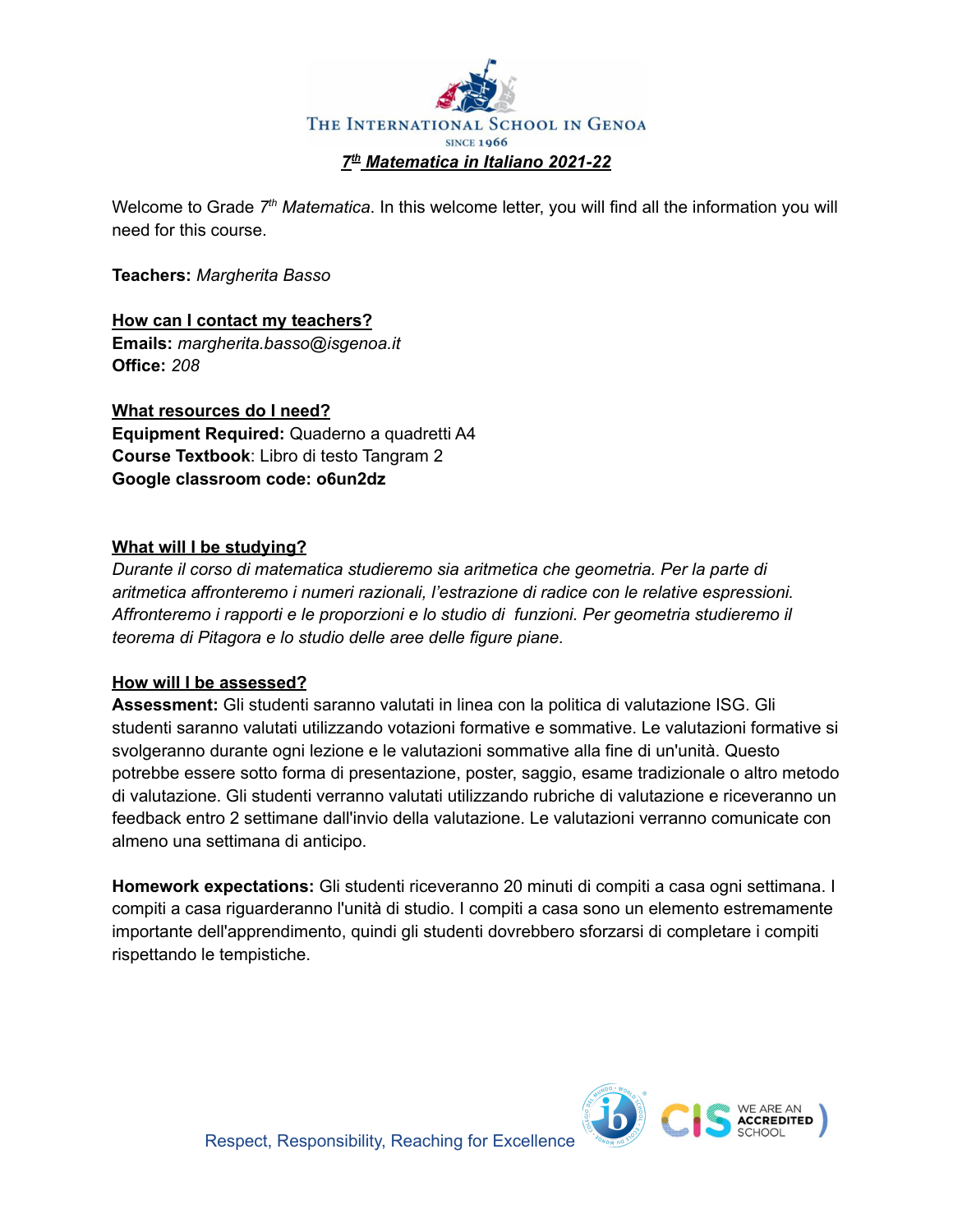

## *7th Grade Creative Writing, 2021/22*

Welcome to *7th Grade Creative Writing* . In this welcome letter, you will find all the information you will need for this course.

**Teachers: Ms [Ilaria](mailto:ilaria.mele@isgenoa.it) Mele How can I contact my teachers? Emails: [ilaria.mele@isgenoa.it](mailto:ilaria.mele@isgenoa.it) Office: LIbrary**

#### **What resources do I need?**

**Equipment Required:** Pen, pencils and a notebook to write (yes, you can write on your laptop as well, but not only) **Course Textbook:** none **Google classroom code:** CW 7 $x \rightarrow$  gfeoxq2  $CW$  7y  $\rightarrow$  qzsrjvy

#### **What will I be studying?**

*During this course, students will investigate different styles of writing and they will focus on how* to apply Creative Writing to the world we're living in. In particular, we'll have three main ideas to *explore, People/ Places/Beliefs: these will be the three macro categories overarching our learning journey.*

#### **How will I be assessed?**

**Assessment:** Students will be assessed inline with the ISG Assessment Policy. Students will be assessed by using both formative and summative assessments. Formative assessments will take place during every lesson and summative assessments at the end of a unit. This could be in the form of a presentation, poster, essay, traditional exam or other method of assessment. Students will be assessed using rubrics (given to them ahead of time) and receive feedback within 2 weeks of submitting the assessment. Assessments will be announced at least one week in advance.

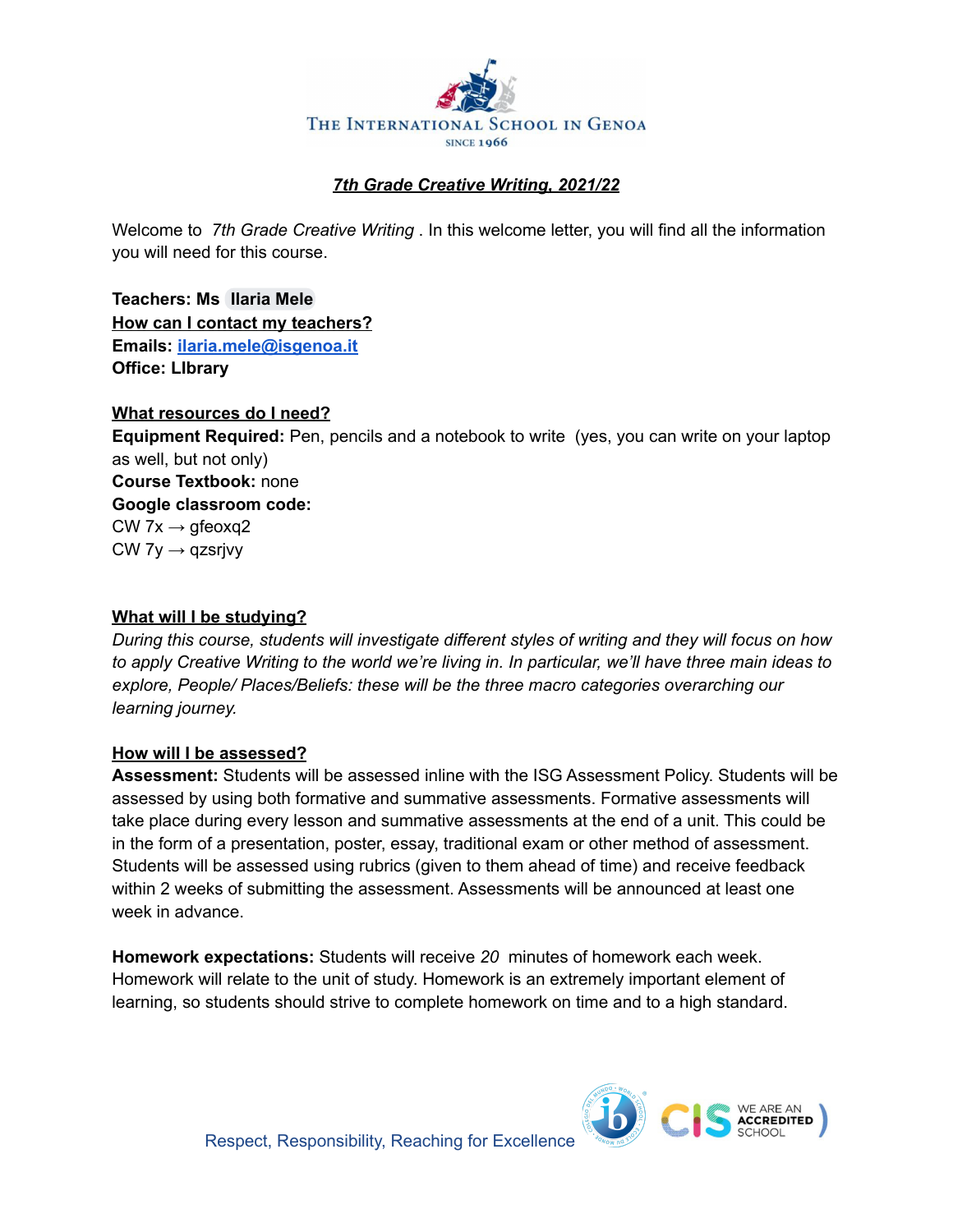

Welcome to Grade 7<sup>th</sup> Tecnologia. In this welcome letter, you will find all the information you will need for this course.

**Teachers:** *Margherita Basso*

# **How can I contact my teachers?**

**Emails:** *margherita.basso@isgenoa.it* **Office:** *208*

## **What resources do I need?**

**Equipment Required:** il materiale per disegno tecnico sarà specificato su classroom **Course Textbook**: Libro di testo Fablab **Google classroom code: o6un2dz**

## **What will I be studying?**

*Il corso di Tecnologia è suddiviso in teoria e disegno tecnico. Per la parte di teoria affronteremo i capitoli inerenti alla progettazione e realizzazzione di una casa, soffermandoci sui materiali usati e sulle tecnologie più moderne.. Per disegno tecnico affronteremo riduzioni in scala e le proiezioni ortogonali.*

## **How will I be assessed?**

**Assessment:** Gli studenti saranno valutati in linea con la politica di valutazione ISG. Gli studenti saranno valutati utilizzando votazioni formative e sommative. Le valutazioni formative si svolgeranno durante ogni lezione e le valutazioni sommative alla fine di un'unità. Questo potrebbe essere sotto forma di presentazione, poster, saggio, esame tradizionale o altro metodo di valutazione. Gli studenti verranno valutati utilizzando rubriche di valutazione e riceveranno un feedback entro 2 settimane dall'invio della valutazione. Le valutazioni verranno comunicate con almeno una settimana di anticipo.

**Homework expectations:** Gli studenti riceveranno 20 minuti di compiti a casa ogni settimana. I compiti a casa riguarderanno l'unità di studio. I compiti a casa sono un elemento estremamente importante dell'apprendimento, quindi gli studenti dovrebbero sforzarsi di completare i compiti rispettando le tempistiche.

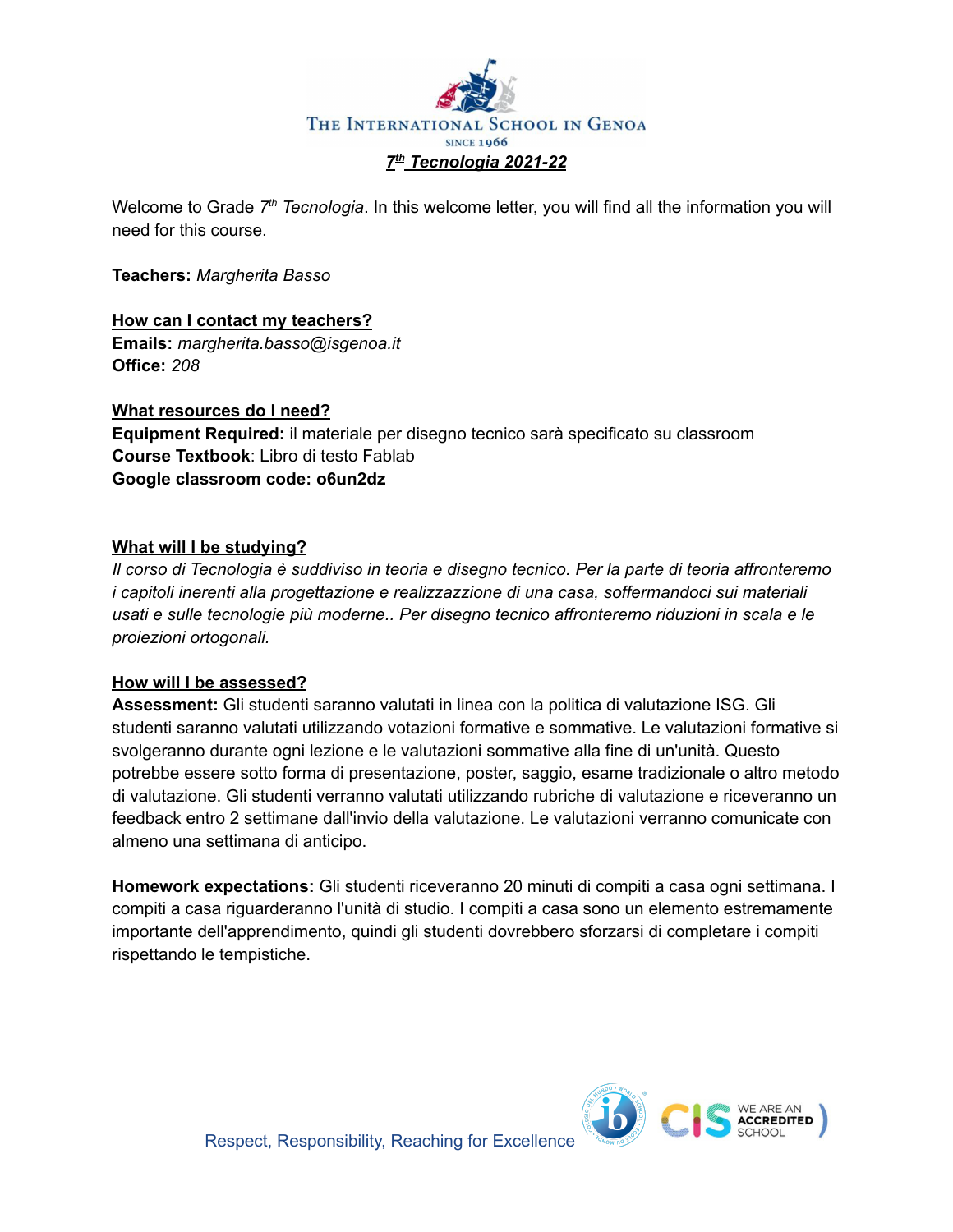

Welcome to Grade 7X Spanish. In this welcome letter, you will find all the information you will need for this course.

**Teachers:** Laura Rossi

**How can I contact my teachers?**

**Emails:** laura.rossi@isgenoa.it

#### **What resources do I need?**

**Equipment Required:** An A4 lined notebook, a complete pencil case (pen, pencils, coloured pencils, eraser, sharpener, scissors and glue), a laptop.

#### **Course Textbook:**

MYP Spanish Language Acquisition Phases 1 & 2

#### **Google classroom code:** *3dvhseu*

#### **What will I be studying?**

According to the student's level of proficiency in Spanish, the course will aim at developing and improving competencies in the 4 macro skills of language: listening, speaking, reading and writing, through purposeful and engaging activities. Students will be involved in task-based activities aimed at promoting interaction and language development in real-life contexts. Reading in Spanish will be an important component of the course, as well as developing and improving grammar awareness.

#### **How will I be assessed?**

**Assessment:** Students will be assessed inline with the ISG Assessment Policy. Students will be assessed by using both formative and summative assessments. Formative assessments will take place during every lesson and summative assessments at the end of a unit. This could be in the form of a presentation, poster, essay, traditional exam or other method of assessment. Students will be assessed using the IB MYP assessment rubrics and receive feedback within 2 weeks of submitting the assessment. Assessments will be announced at least one week in advance.

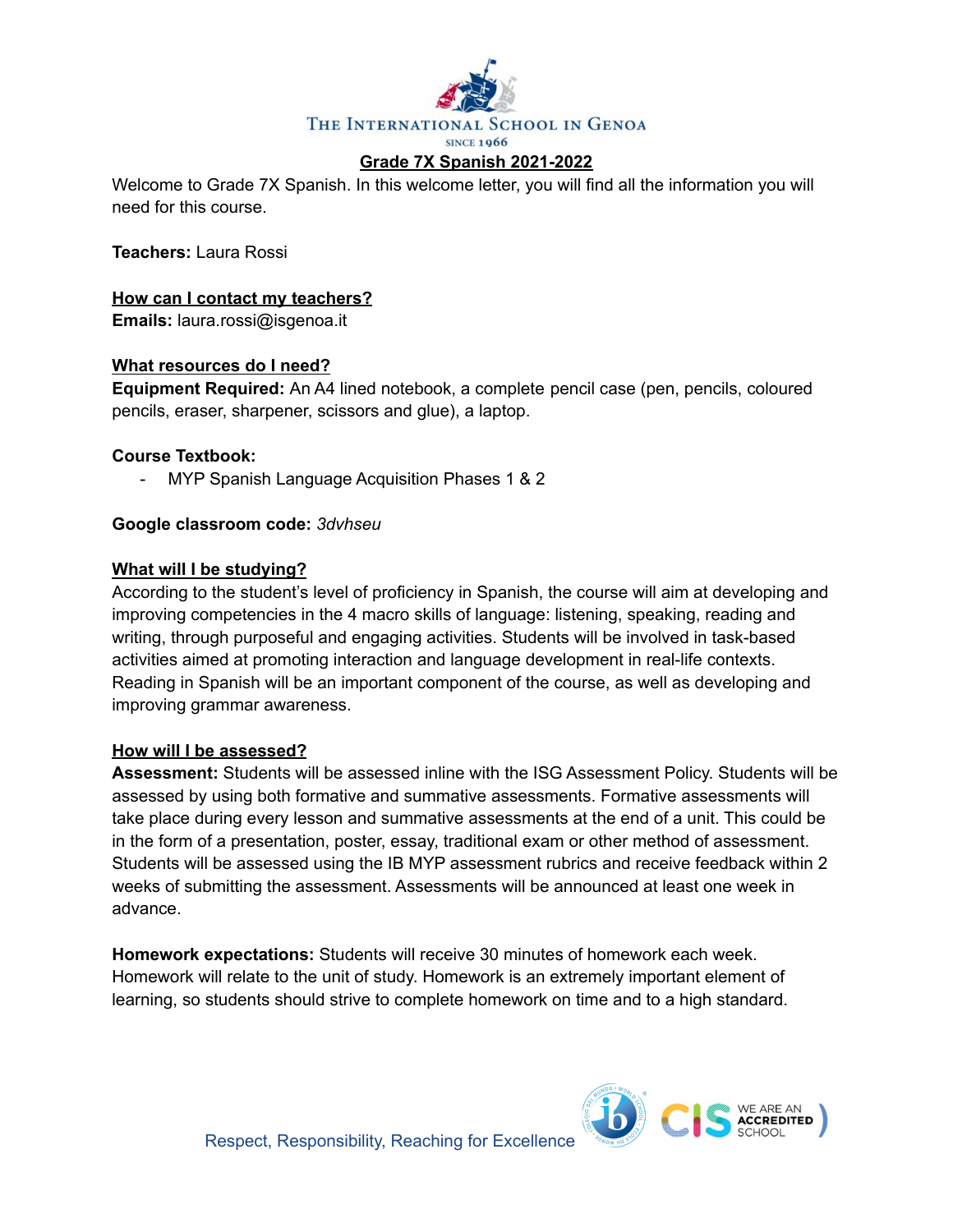

Welcome to grade 7 Physical Education. In this welcome letter, you will find all the information you will need for this course.

#### **Teachers: Lucy Deas**

**How can I contact my teacher? Email: [lucy.deas@isgenoa.it](mailto:lucy.deas@isgenoa.it) Office: Gym balcony**

#### **What resources do I need?**

#### **Equipment Required:**

- ISG PHE team T-shirt (white or grey)
- Shorts / leggings / Tracksuit bottoms (Sweatshirt or waterproof rain jacket if wet)
- Indoor sneakers for the gyms (appropriate sports shoes)
- Water bottle

#### **Google classroom code:** fd5vcaq

#### **What will I be studying? PHE Curriculum units**

- 
- Invasion games e.g. Soccer, Unihockey, Handball, Touch Rugby, Basketball
- Creative movement e.g. Dance, Gymnastics, aerobics, yoga
- 
- Health Related Fitness e.g. Distance running, Circuit training, Orienteering
- Net Games e.g. Volleyball, Badminton, Table Tennis
- Track and field athletics e.g. Running, Jumping and throwing events
- Striking & Fielding games e.g. Softball, Cricket
	-

#### **How will I be assessed?**

**Assessment:** Students will be assessed inline with the ISG Assessment Policy. Students will be assessed by using both formative and summative assessments. Formative assessments will take place during every lesson and summative assessments at the end of a unit. This could be in the form of a presentation, poster, essay, traditional exam or other method of assessment. Students will be assessed using assessment rubrics and receive feedback within 2 weeks of submitting the assessment. Assessments will be announced at least one week in advance.

#### **Specific expectations**

**Respect -** Students should arrive on time and treat others with a caring and respectful attitude.

**Responsibility** - Students are expected to be appropriately equipped ready for the activity.

**Reaching for excellence -** Students are encouraged to be involved in motivating and supporting others to achieve their personal best and strive to be successful.

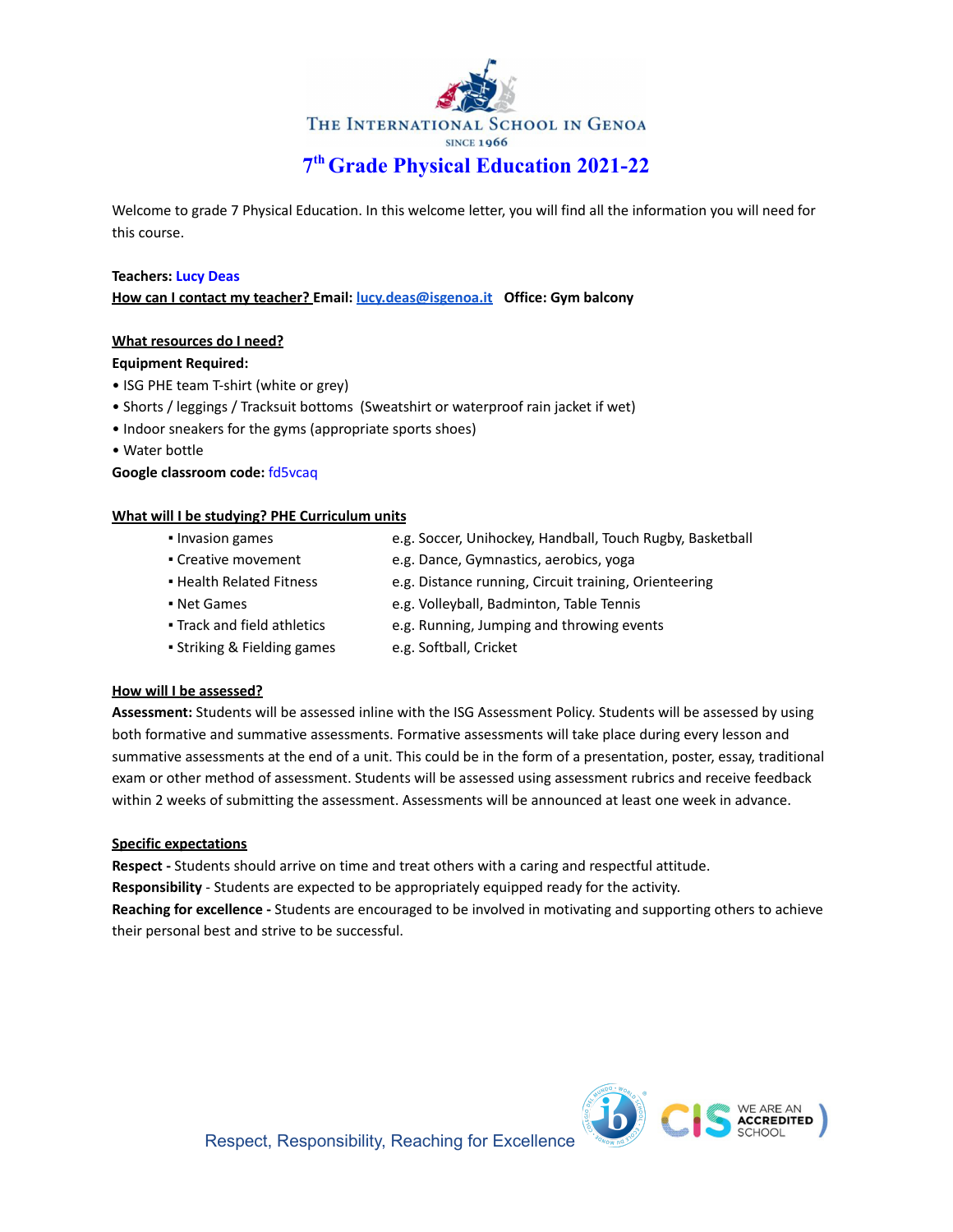

Welcome to Grade *7* math. In this welcome letter, you will find all the information you will need for this course.

#### **Teachers:** *Derek Hamm*

#### **How can I contact my teachers?**

**Emails:** *[derek.hamm@isgenoa.it](mailto:derek.hamm@isgenoa.it)* **Office:** *Mr Hamm: 312*

#### **What resources do I need?**

**Equipment Required:** *Pencil, pen, ruler, sharpener, eraser, notebook, scientific + graphing calculator, protractor, pair of compasses, fully charged laptop* **Course Textbook:** Math in Focus – Singapore Math: Course 2 **Google classroom code:** *Class 7X - fb6gypx ; Class 7Y - h6elryf*

#### **What will I be studying?**

The real number system, rational number operations, algebraic expressions and inequalities, direct and indirect proportion, angle properties and straight lines, geometric construction, 3D geometry, statistics, and probability.

#### **How will I be assessed?**

**Assessment:** Students will be assessed inline with the ISG Assessment Policy. Students will be assessed by using both formative and summative assessments. Formative assessments will take place during every lesson and summative assessments at the end of a unit. This could be in the form of a presentation, poster, essay, traditional exam or other method of assessment. Students will be assessed using the IB MYP assessment rubrics and receive feedback within 2 weeks of submitting the assessment. Assessments will be announced at least one week in advance.

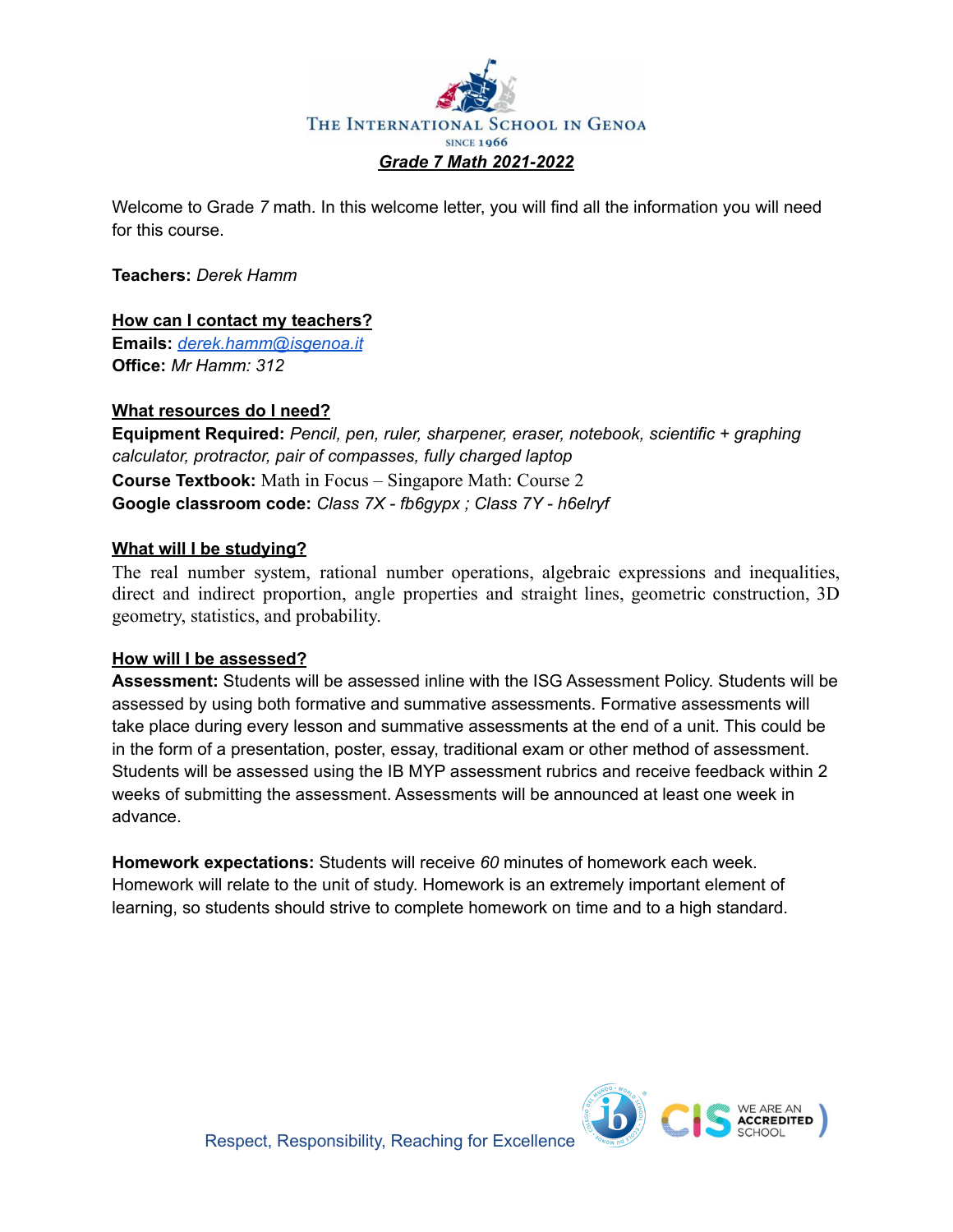

Welcome to Grade 7 Science. In this welcome letter, you will find all the information you will need for this course.

**Teachers:** Christina Koprowicz

#### **How can I contact my teachers?**

**Emails:** [christina.koprowicz@isgenoa.it](mailto:christina.koprowicz@isgenoa.it) **Office:** 312

#### **What resources do I need?**

**Equipment Required:** 2 notebooks, 1 portadocumenti (plastic pocket folder), pens and pencils, 30cm ruler, eraser, scientific calculator and laptop with charger. Shall there be any further resources the students will be notified in advance.

**Course Textbook:** students will be provided with the "Explorer" series of books necessary for the course. Additional textbook resources will be provided online and posted on google classroom.

**Google classroom codes:** 2kpfnw6 (Grade 7X) & kuxprsg (Grade 7Y)

#### **What will I be studying?**

The following units will be covered; body organisation, digestive system, nutrition, excretory system, genetics, chemical reactions, convection and plate tectonics and the solar system.

Please refer to the yearly planner for further information.

#### **How will I be assessed?**

**Assessment:** Students will be assessed inline with the ISG Assessment Policy. Students will be assessed by using both formative and summative assessments. Formative assessments will take place during every lesson and summative assessments at the end of a unit. This could be in the form of a presentation, poster, essay, traditional exam or other method of assessment. Students will be assessed using the MYP assessment rubrics and receive feedback within 2 weeks of submitting the assessment. Assessments will be announced at least one week in advance.

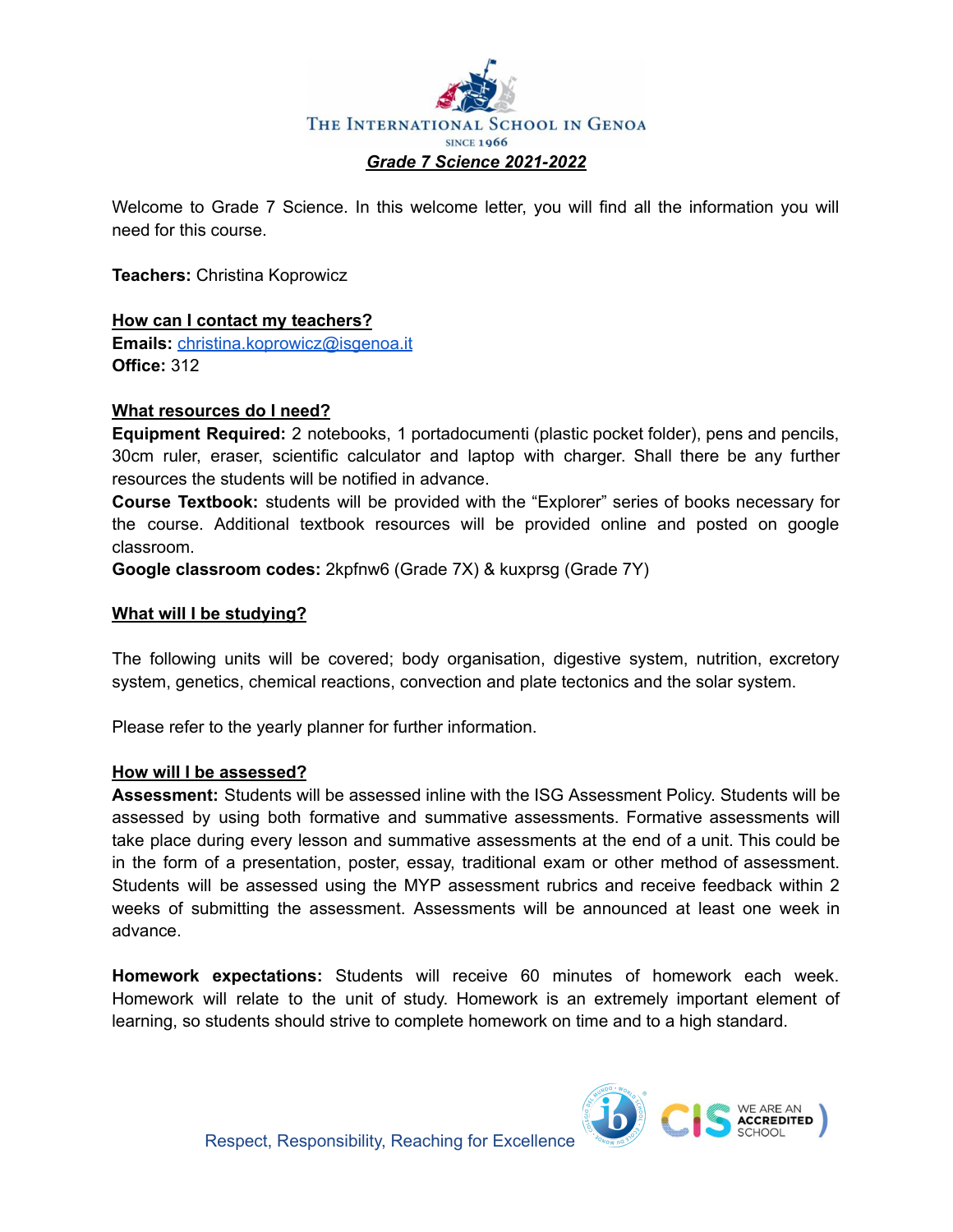

Welcome to Grade 7 Technology. In this welcome letter, you will find all the information you will need for this course.

**Teachers:** Christina Koprowicz

#### **How can I contact my teachers?**

**Emails:** [christina.koprowicz@isgenoa.it](mailto:christina.koprowicz@isgenoa.it) **Office:** 312

#### **What resources do I need?**

**Equipment Required:** 1 notebook, 1 portadocumenti (plastic pocket folder), pens and pencils, 30cm ruler, eraser and laptop with charger. Shall there be any further resources the students will be notified in advance.

**Course Textbook:** All materials will be provided by the school **Google classroom code:** syj23tm

#### **What will I be studying?**

The following units will be covered:

Unit 1. Personal calendar and referencing

Unit 2. How can we design products to support someone with limited mobility

Unit 3. How can we provide access to clean water for all?

Unit 4. How can we make a toy/digital game to improve the life of a child in need (homeless, refugee, disability or dysfunctional background).

Please refer to the yearly planner for further information.

#### **How will I be assessed?**

**Assessment:** Students will be assessed inline with the ISG Assessment Policy. Students will be assessed by using both formative and summative assessments. Formative assessments will take place during every lesson and summative assessments at the end of a unit. This could be in the form of a presentation, poster, essay, traditional exam or other method of assessment. Students will be assessed using the MYP assessment rubrics and receive feedback within 2 weeks of submitting the assessment. Assessments will be announced at least one week in advance.

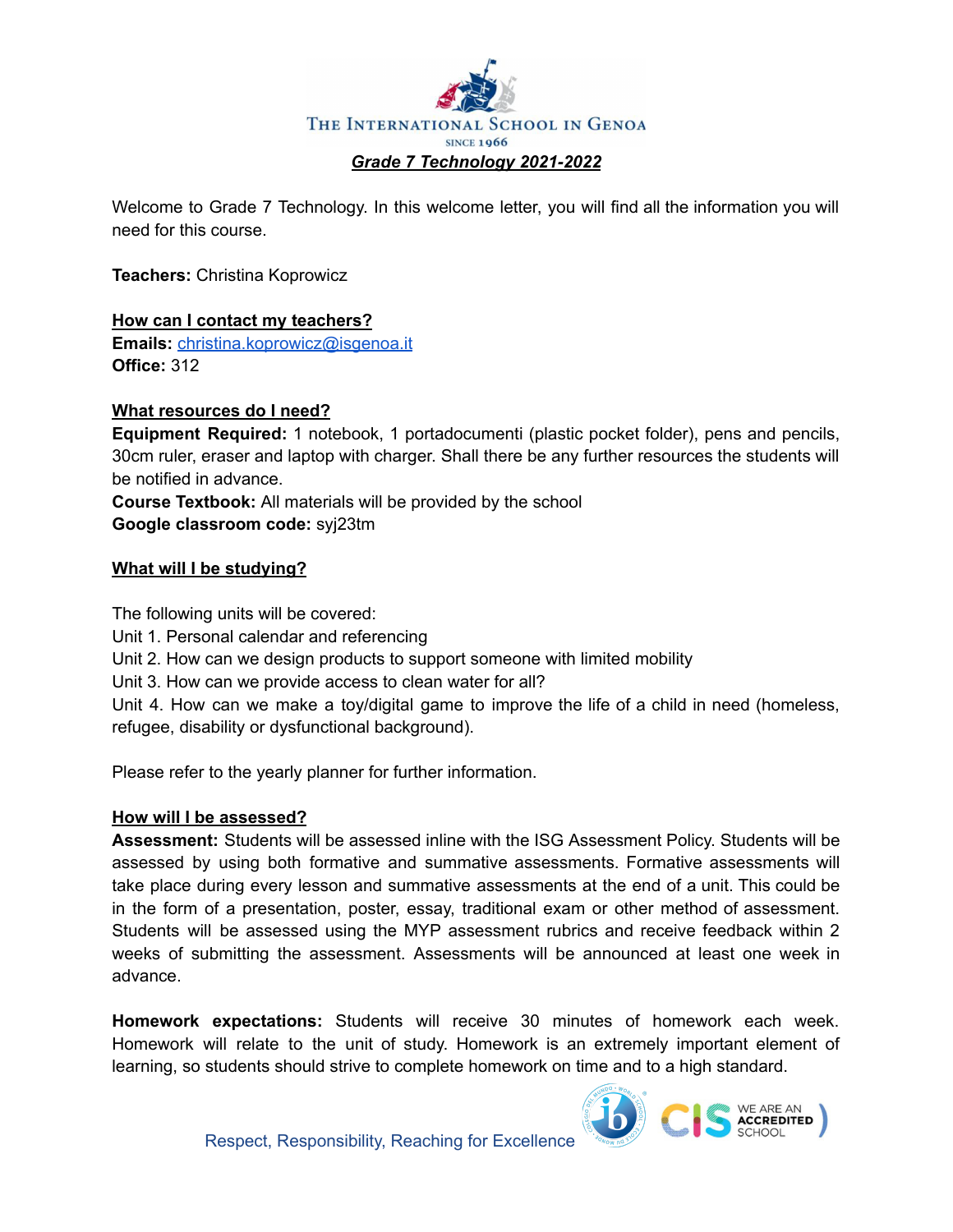

Welcome to Grade 7 Italian B. In this welcome letter, you will find all the information you will need for this course.

**Teachers:** Virginia Briganti

## **How can I contact my teachers?**

**Emails:** virginia.briganti@isgenoa.it **Office:** 207

#### **What resources do I need?**

**Equipment Required:** An A4 lined notebook, a complete pencil case (pen, pencils, coloured pencils, eraser, sharpener, scissors and glue), a laptop. **Course Textbook:** Parla con me 1, Alma Edizioni (ISBN 978-88-6182-274-0) **Google classroom code:** g2vuh6f

#### **What will I be studying?**

According to the student's level of proficiency in Italian, the course will aim at developing and improving competencies in the 4 macro skills of language: listening, speaking, reading and writing, through purposeful and engaging activities. Students will be involved in task-based activities aimed at promoting interaction and language development in real-life contexts. Reading in Italian will be an important component of the course, as well as developing and improving grammar awareness.

#### **How will I be assessed?**

**Assessment:** Students will be assessed inline with the ISG Assessment Policy. Students will be assessed by using both formative and summative assessments. Formative assessments will take place during every lesson and summative assessments at the end of a unit. This could be in the form of a presentation, poster, essay, traditional exam or other method of assessment. Students will be assessed using the IB MYP assessment rubrics and receive feedback within 2 weeks of submitting the assessment. Assessments will be announced at least one week in advance.